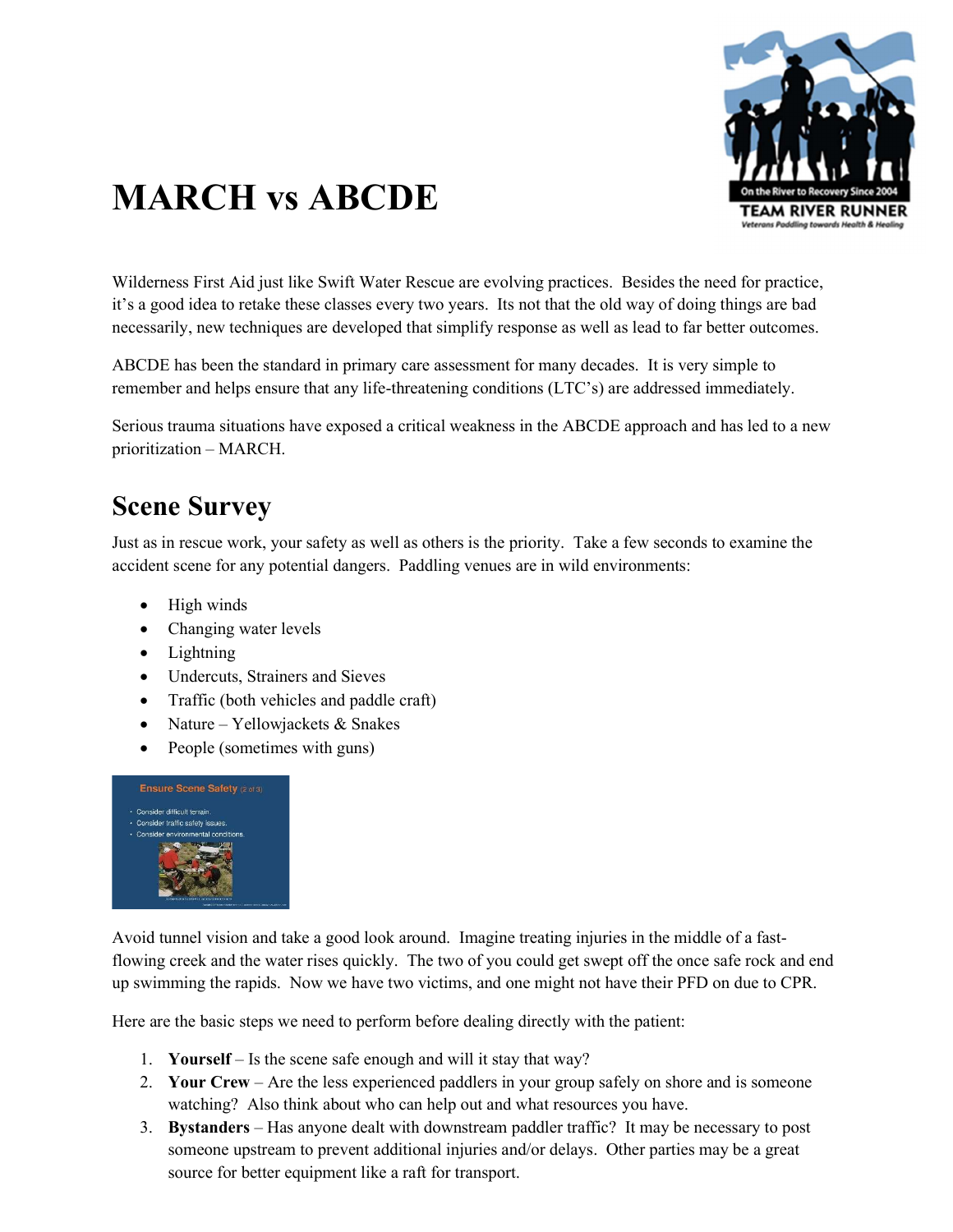- 4. The Patient Is he/she in a stable enough spot that will remain safe. Also consider environmental factors, perhaps others in your group can quickly construct a shelter and gather clothing to avoid hypothermia.
- 5. BSI (Blood Substance Isolation) In most cases this involves donning medical gloves for blood or bodily fluids. A CPR Mask may be needed for CPR. Sneezing/coughing may call for wearing a surgical mask. If you wear glasses, it doesn't hurt to put them on.
- 6. General Impression How serious is the situation? Is the patient talking, great they are breathing. Any signs of mass bleeding? How exactly did the accident take place: MOI (Mechanism of Injury)? Do we need to move the patient before treating their injuries?
- 7. Communication Talk to the patient. Explain your qualifications and get their consent before going further.

### Check-Call-Care

We performed the Check step above. The scene survey will help you make the determination on whether the patient has any life-threatening conditions. Depending on your location and the type of injury, it may be advisable to have someone in your group contact professional assistance (Call). The sooner someone is sent, the sooner help can arrive. This about what you might need and ensure the runner (paddler) makes that request. While they are going for help, proceed to the next step – caring for the patient.



### Primary Care Assessment

The objective of the primary care assessment is quick identification of LTCs (Life Threatening Conditions) – basically anything that may quicky kill the patient. One of Murphy's EMT laws does a great job of summing this up: "Air goes in and out, blood goes round and round, any variation on this is bad.". In primary care, each step is Pass/Fail. It is a prioritized system meaning that if any step fails, treat immediately.

## **ABCDE**

The ABCDE approach works well for non-trauma incidents. Unfortunately, it has its limitations for severe trauma accidents.



A – Airway: Is there any blockage of the airway. We often recheck their level of consciousness at the same time. If they have no issues talking, the airway is in good shape.

- Look: Is the chest rising  $&$  falling? Is their skin blue or purple? You might need to tilt the head back and visually look in the mouth for tongue or foreign substance blockage.
- Listen: You should be able to hear the air going in and out.
- Feel: In some cases, placing your ear on their mouth may enable you to feel the air going in and out.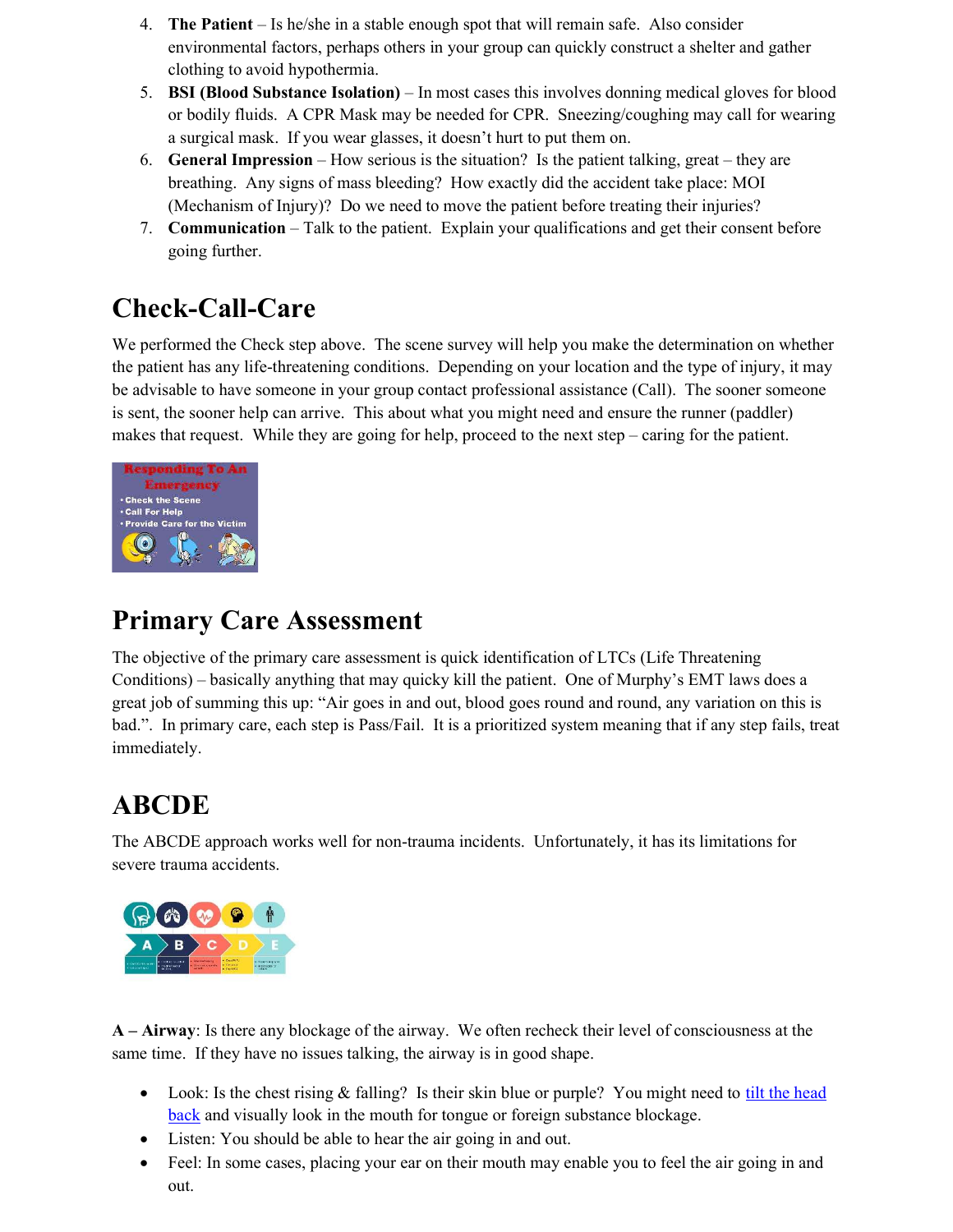B – Breathing: Determine the quality of their breathing. Is their breathing steady? Are they breathing too fast or too slow? If they are gasping for air, this needs to be treated ASAP.

C – Circulation: Verify they have a pulse. This is generally done by palpitating the carotid artery in the neck. If unable to find a pulse, begin CPR and see if an AED device is available. Many raft companies these days carry AEDs or at least a radio to call for help. Some places on commercially run rivers have AEDs locked up in strategic places.

D – Deformity / Disability: Look for any deformities. We often perform a Chunk Check which is a quick palpitation of the patient's main body parts feeling for any obvious abnormalities. The chunk check can also identify additional bleeding that may have been hidden by clothing like a wetsuit.

We also consider the MOI from above for any potential of head and / or spinal injuries that need to be addressed.

E – Environment: Hypothermia / Exposure can kill and needs to be taken seriously. Under scene safety we hopefully took this into consideration. Depending on the situation you may need to add some insulation under the patient as direct contact with the ground transfers heat very rapidly. Sugar, hot fluids and a storm hood or beanie can add heat rapidly.

## MARCH

MARCH is basically a new priority system that handles trauma far better. The main issue with ABCDE is the initial emphasis on breathing. Breathing is great if you have a transport system – blood circulation working. In serious trauma, blood loss can quickly eliminate the circulatory system in a few minutes. The average adult has 10.5 pints or 5 liters of blood. We can handle loss of a pint of blood, the common blood donation. We can lose up to 30% (3 pints) of blood before the body can no longer maintain blood pressure. Loss of 40% (4 pints) is generally fatal.

Obviously, dealing with massive bleeding needs to take precedence over airway concerns.



M – Massive Hemorrhage: This isn't just any sort of bleeding like venous or capillary, this is always arterial bleeding. Apply well directed pressure ASAP and consider hemostatic or pressure bandages. If that isn't adequate, a tourniquet may be necessary.

A – Airway: See the above description.

R – Respiratory: Same as Breathing above.

C – Circulation: Shock is our major concern now. Check the body for proper circulation. CPR may be called for – see Circulation above.

H – Hypothermia: Hypothermia is a key stool in the Trauma Triad of Death. The triad put simply is: